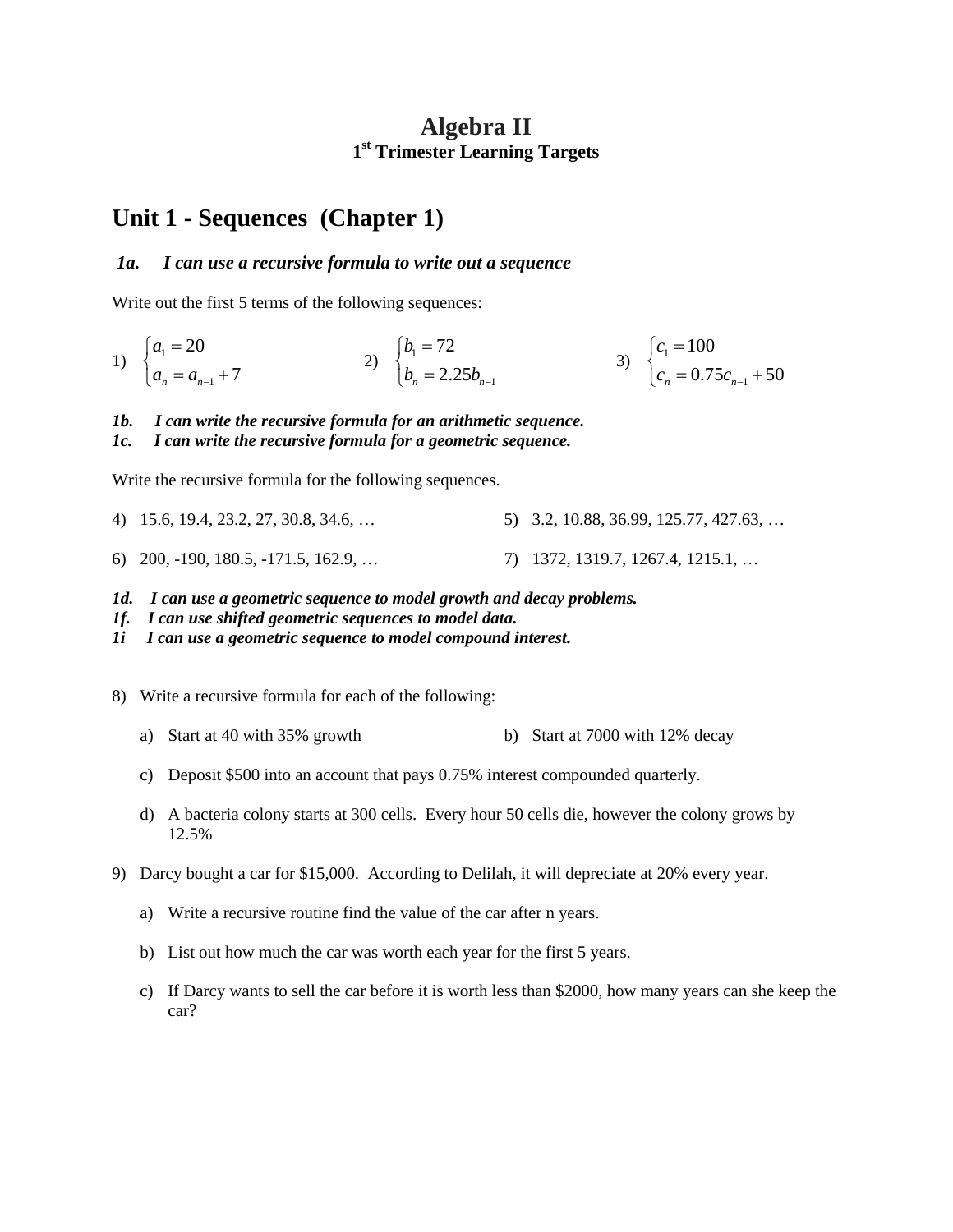- 10) Darcy got a loan to pay for her car. After taxes, extended warranty and armor coating, the cost of her \$15,000 car was \$17,000. She was charged 1.9% annual interest compounded monthly. Her monthly payments were 297.
	- a) Write a recursive routine to model the amount she owes on the car after n months.
	- b) List out how much she owes on the car at the end of each year.
	- c) If Darcy totals the car after two years and her insurance pays her the depreciated value of the car, how much money will Darcy have, after paying off the car loan, to buy a new car?
	- d) If Darcy trades in the car after three years and the dealer gives her 70% of the depreciated value of the car as a trade in, how much will that leave Darcy to put toward the new car after paying off the balance on her loan?

#### *1e I can find the long-term value of a geometric sequence.*

Find the long-term value of the following sequences

10) 
$$
\begin{cases} a_1 = 5000 \\ a_n = 0.75a_{n-1} + 200 \end{cases}
$$
 11) 
$$
\begin{cases} a_1 = 40 \\ a_n = 1.4a_{n-1} - 10 \end{cases}
$$
 12) 
$$
\begin{cases} a_1 = 0 \\ a_n = 0.7a_{n-1} + 60 \end{cases}
$$

# **Unit 2 – Linear Models (Chapter 3)**

#### *3a I can write an explicit formula given an arithmetic sequence*

Write the explicit formula for the following sequences

13)  $\begin{cases} u_0 = 5 \\ u_n = u_{n-1} + 5 \end{cases}$  14)  $\begin{cases} u_0 = -5 \\ u_n = u_{n-1} + 2.5 \end{cases}$  15)  $\begin{cases} u_0 = 25 \\ u_n = u_{n-1} - 5 \end{cases}$ 15)  $\begin{cases}\nu_0 = 25\\u_n = u_{n-1} - 8.25\end{cases}$ 

#### *1h I can write a recursive sequence given a graph.*

#### *3b I can describe a linear set of data with both a recursive and an explicit formula*

For each set of data, write a recursive formula and an explicit formula

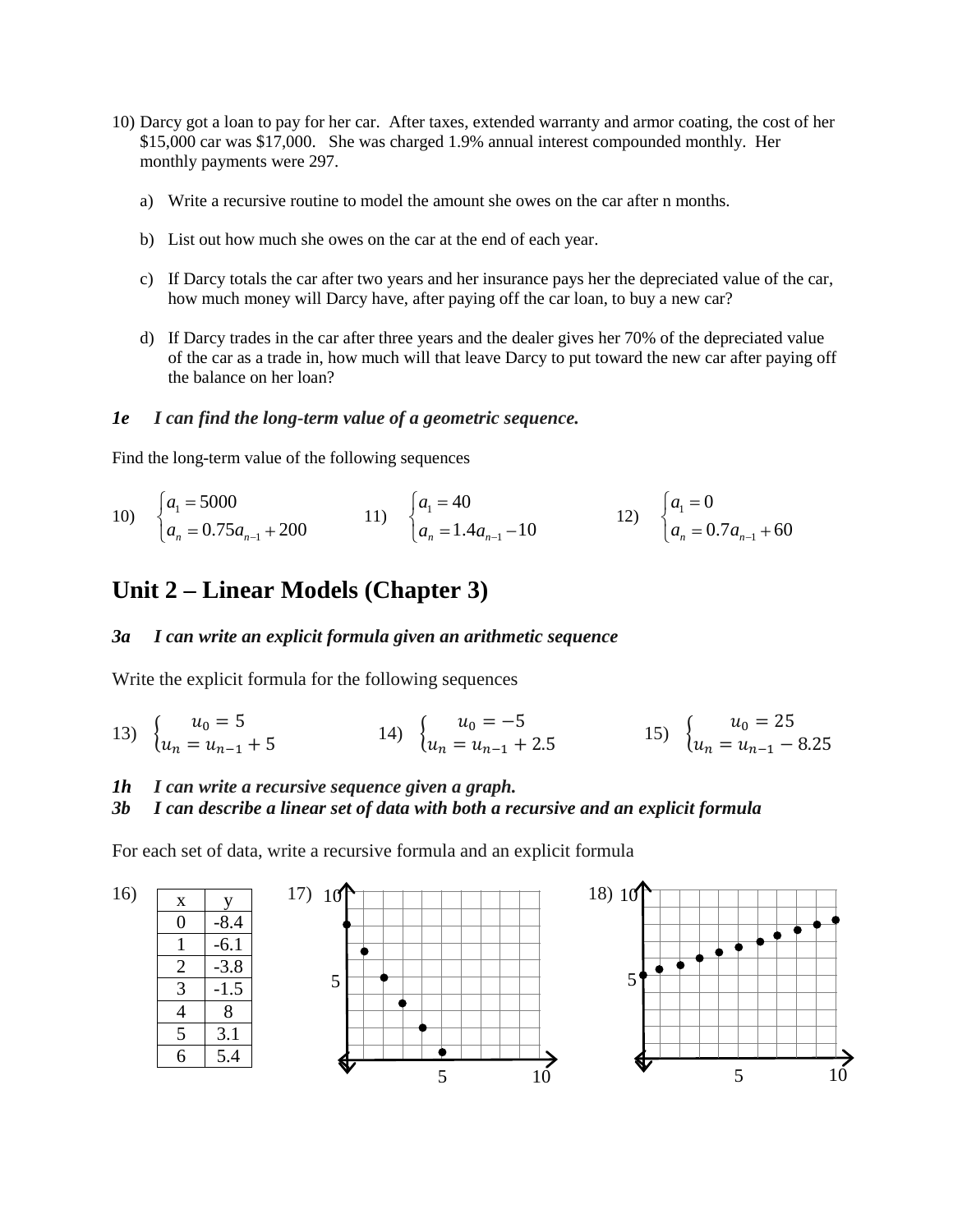#### *3c I can write a reasonable equation for a set of data that looks close to linear*

For each set of data, draw a reasonable line of fit. Write the equation of the line you drew.



- *3d I can evaluate how well my linear equation fits a set of data*
- *3e I can give real-world meaning to the slope and y-intercept of my equation.*

*3f I can use a graphing calculator to generate a linear equation to fit a set of data.*

The following data show the college enrollment for public and private colleges in the United States from 1965 to 2014. All values are in millions of students. (Statista [https://www.statista.com/statistics/183995/us-college-enrollment-and-projections-in-public-and](https://www.statista.com/statistics/183995/us-college-enrollment-and-projections-in-public-and-private-institutions/))[private-institutions/\)](https://www.statista.com/statistics/183995/us-college-enrollment-and-projections-in-public-and-private-institutions/))

| Year       | 1965  | 1967  | 1969  | 1971  | 1973  | 1975  | 1977  | 1979  | 1981  |
|------------|-------|-------|-------|-------|-------|-------|-------|-------|-------|
| Enrollment | 5.92  | 6.62  | 8.01  | 8.94  | 9.60  | 11.18 | 11.29 | 1.57  | 12.37 |
|            |       |       |       |       |       |       |       |       |       |
| Year       | 1983  | 1985  | 1987  | 1989  | 1991  | 1993  | 1995  | 1997  | 1999  |
| Enrollment | 12.46 | 12.25 | 12.77 | 13.54 | 14.36 | 14.31 | 14.26 | 14.51 | 14.85 |
|            |       |       |       |       |       |       |       |       |       |

| Year                                                               | 2001 | 2003 | 2005 | 2007 | 2009 | 2011 | 2013 | 2015  |
|--------------------------------------------------------------------|------|------|------|------|------|------|------|-------|
| Enrollment   15.92   16.91   17.49   18.23   20.31   21.01   20.38 |      |      |      |      |      |      |      | 20.27 |

- 21) Write the median-median line to model this data.
- 22) What is the real-world meaning of the slope of your equation?
- 23) Use your model to find the predicted enrollment and residual for the following years: a) 1975 b) 1983 c) 1997 d) 2011
- 24) What is the root-mean-square-error for you model?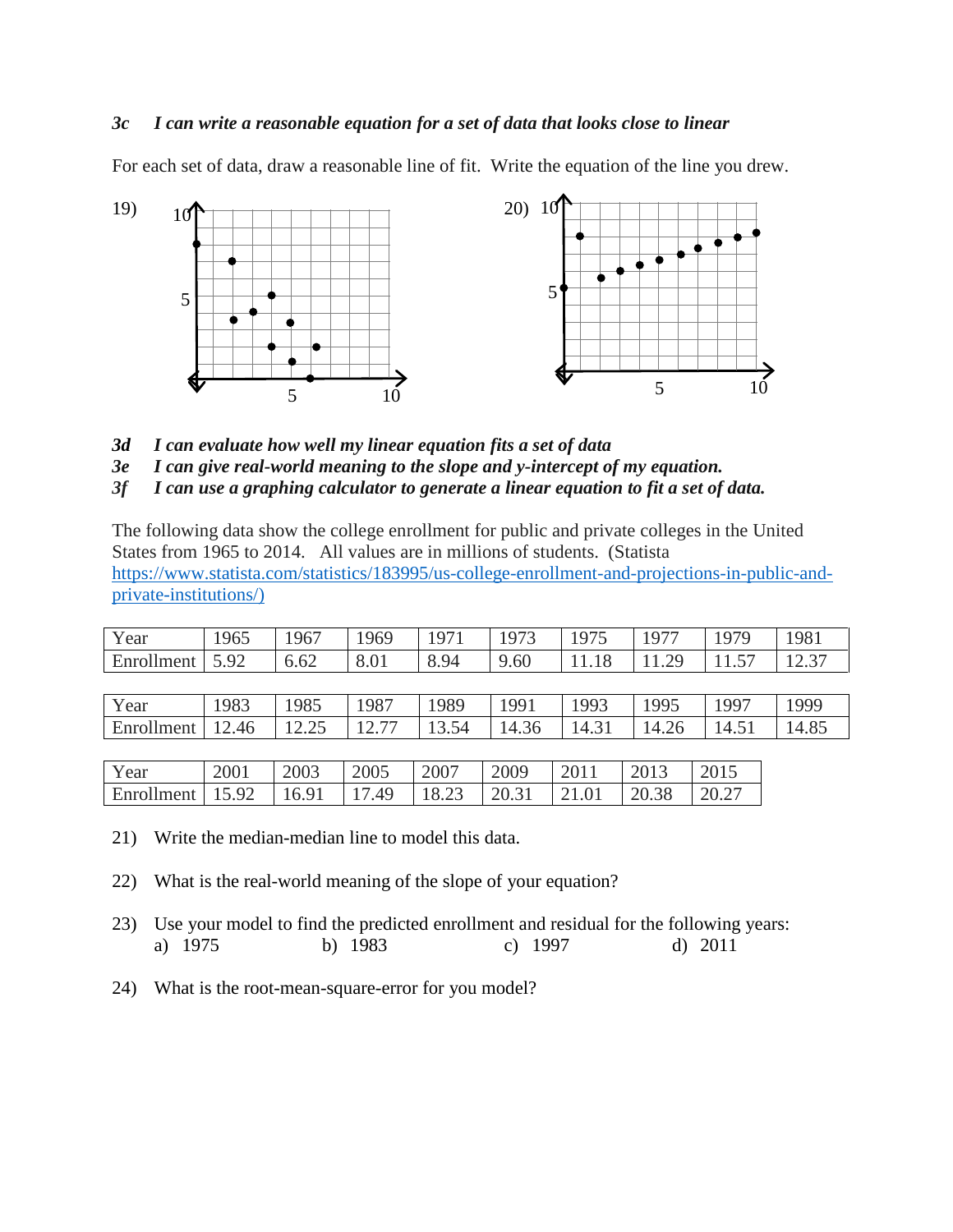# **Unit 3 – Functions and Transformations (Chapter 4)**

- *4b I can determine if a relation is a function.*
- *4d I can define the domain and range of a function.*

For each of the following relations, state the domain and range. Determine if the relation is a function.







*4c I can use function notation. 4m I can do the composition of functions.*

Use the following function definitions to evaluate the expressions.

5 5 -5 -5  $f(x) = 3(x-4)^2 - 5$   $g(x) = -2\sqrt{x+7} + 5$  $h(x) = \frac{2}{3} [x - 6]$ 28)  $g(-3)$  29)  $f(6)$ 30)  $r(-2)$  31)  $h(4)$ 32)  $g(8)h(2)$  33)  $r(-8) + f(-5)$ 34)  $2r(0) + 3g(0)$  35)  $h(-3) - 5f(3)$ 36)  $g(r(6))$  37)  $h(-g(-6))$ 38) If  $g(x) = 5x - 12$  and  $t(x) = 4x^2 + 2$ , find  $g(t(x))$  $y = r(x)$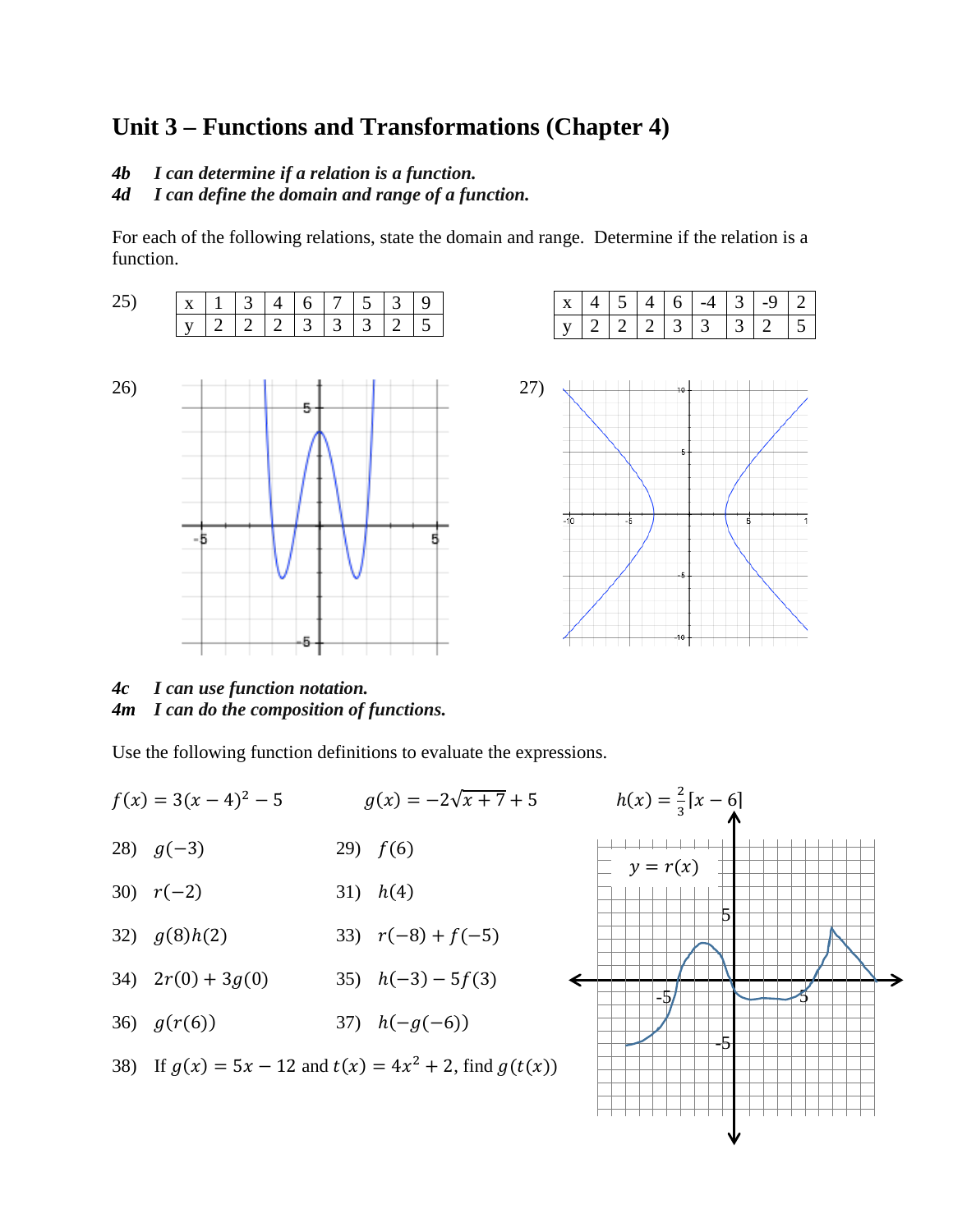- *4e I can graph a basic quadratic function*
- *4f I can graph a basic square root function*
- *4g I can graph a basic absolute value function*
- *4i I can translate a function vertically and horizontally.*
- *4j I can dilate a function vertically and horizontally.*
- *4k I can reflect a function.*

For the following problems, give the parent function, describe the transformations and graph the function.

39) 
$$
y = -3(x+4)^2 + 2
$$
 40)  $y = \frac{1}{2}\sqrt{-(x-3)} + 2$  41)  $y = -4[3(x+5)] - 4$ 

Given  $y = f(x)$  graphed below, graph the transformed function.



*4n I can apply composition of functions to real world contexts.*

- 44) The clothing warehouse is running a special, offering 30% off their clearance items. These items are already clearance at 50% of their original price.
	- a) How much would a jacket originally priced at \$120 cost?
	- b) The store claims that these items are priced 80% of their original price. Prove them either right or wrong by finding the actual savings on these items.